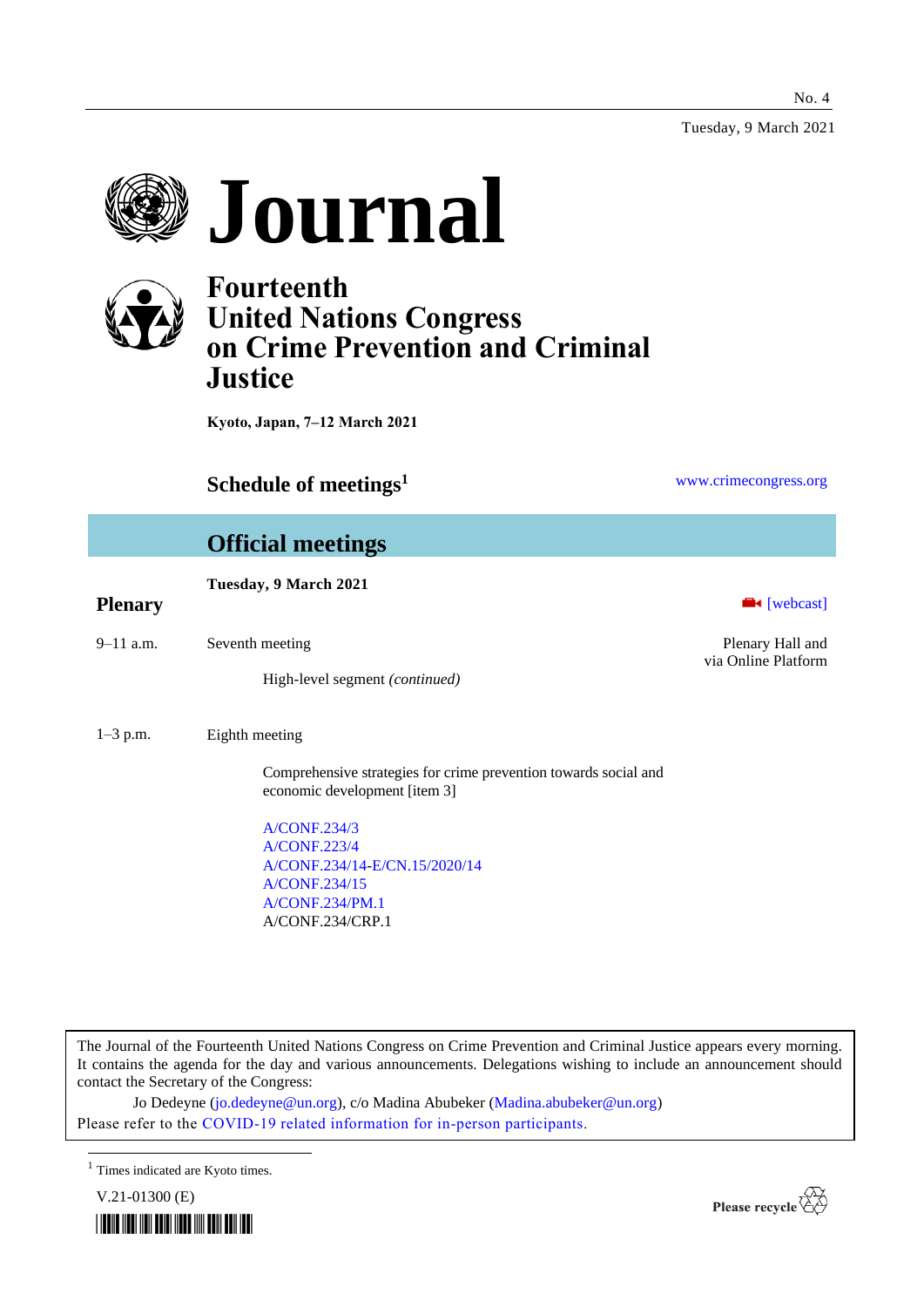|                     | A/CONF.234/CRP.10<br>A/CONF.234/NGO.2<br>A/CONF.234/NGO.6<br>A/CONF.234/NGO.7                                |                                              |
|---------------------|--------------------------------------------------------------------------------------------------------------|----------------------------------------------|
| $4 - 6p.m.$         | Ninth meeting                                                                                                | Plenary Hall and<br>via Online Platform      |
|                     | Comprehensive strategies for crime prevention towards social and<br>economic development [item 3] (continued |                                              |
| <b>Committee II</b> |                                                                                                              | <b>N</b> [webcast]                           |
| 9-11 a.m.           | Third Meeting                                                                                                | Annex Hall and via<br><b>Online Platform</b> |
|                     | Workshop 2 "Reducing reoffending: identifying risks and<br>developing solutions" [item 4] (continued)        |                                              |
|                     | A/CONF.234/9                                                                                                 |                                              |
|                     | A/CONF.234/15                                                                                                |                                              |
|                     | A/CONF.234/PM.1<br>A/CONF.234/RPM.1/1                                                                        |                                              |
|                     | A/CONF.234/RPM.2/1                                                                                           |                                              |
|                     | A/CONF.234/RPM.3/1                                                                                           |                                              |
|                     | A/CONF.234/RPM.4/1                                                                                           |                                              |
|                     | A/CONF.234/RPM.5/1                                                                                           |                                              |
|                     | A/CONF.234/CRP.1                                                                                             |                                              |
|                     | A/CONF.234/CRP.3                                                                                             |                                              |
|                     | A/CONF.234/CRP.5                                                                                             |                                              |
|                     | A/CONF.234/CRP.10<br>A/CONF.234/NGO.3                                                                        |                                              |
|                     |                                                                                                              |                                              |
| <b>Committee I</b>  |                                                                                                              | $\blacksquare$ [webcast]                     |
| $1 - 3$ p.m.        | Fourth Meeting                                                                                               | Annex Hall and via<br><b>Online Platform</b> |
|                     | Workshop 3 "Education and youth engagement as key to<br>making societies resilient to crime" [item 5]        |                                              |
|                     | A/CONF.234/10                                                                                                |                                              |
|                     | A/CONF.234/15                                                                                                |                                              |
|                     | A/CONF.234/PM.1                                                                                              |                                              |
|                     | A/CONF.234/PM.1/1                                                                                            |                                              |
|                     | A/CONF.234/PM.2/1<br>A/CONF.234/PM.3/1                                                                       |                                              |
|                     | A/CONF.234/PM.4/1                                                                                            |                                              |
|                     | A/CONF.234/PM.5/1                                                                                            |                                              |
|                     | A/CONF.234/CRP.1                                                                                             |                                              |
|                     | A/CONF.234/CRP.5                                                                                             |                                              |
|                     | A/CONF.234/CRP.7                                                                                             |                                              |
|                     | A/CONF.234/CRP.10                                                                                            |                                              |
|                     | A/CONF.234/NGO.1<br>A/CONF.234/NGO.5                                                                         |                                              |
|                     |                                                                                                              |                                              |
| 4-6 p.m.            | <b>Fifth Meeting</b>                                                                                         |                                              |

Workshop 3 "Education and youth engagement as key to making societies resilient to crime" [item 5] (*continued*)

A/CONF.234/CRP.5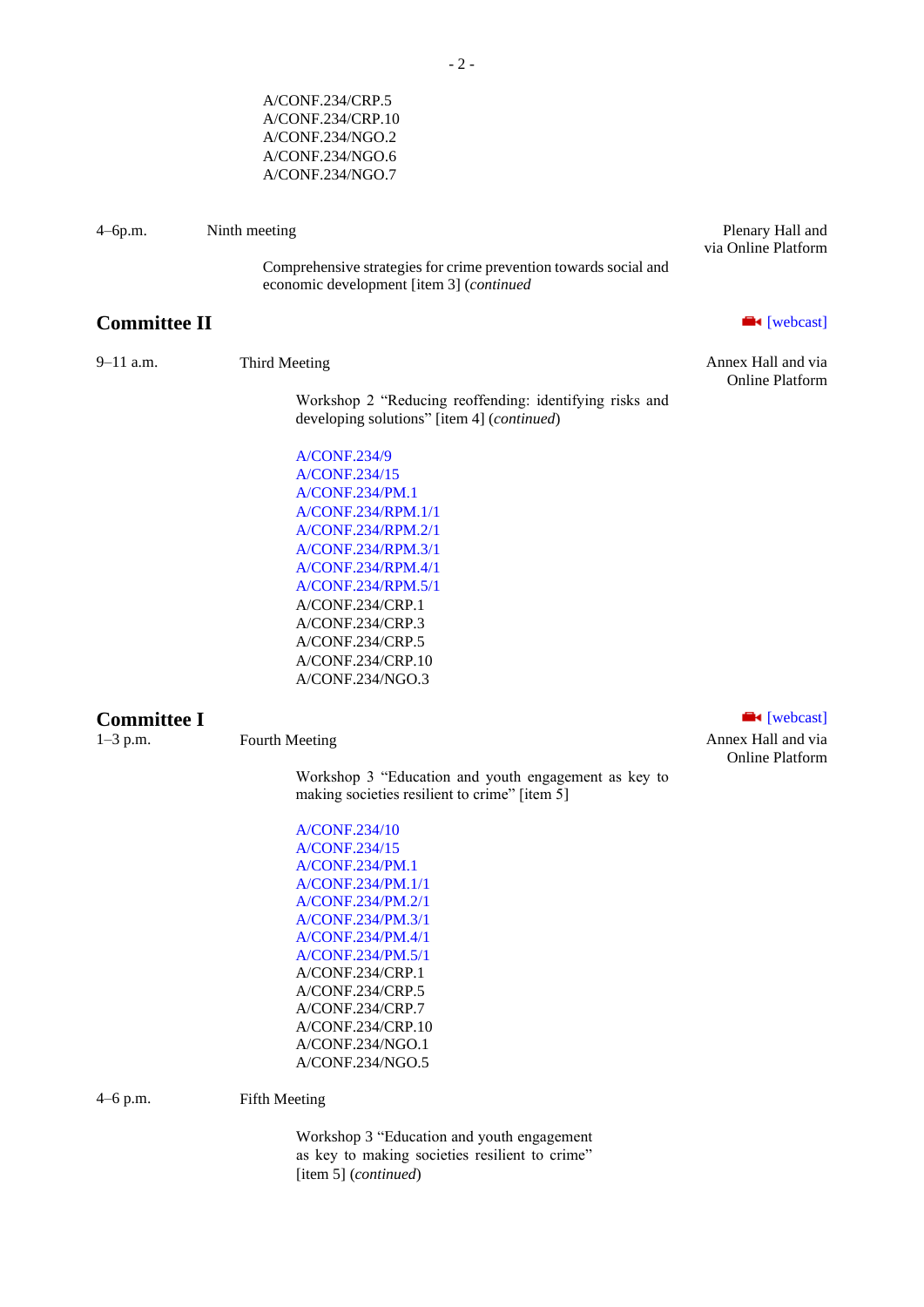## **List of speakers – High-level segment**

Delegations can consult the current speaker's list for the Plenary session via the following webpage:

<https://conferences.unite.un.org/announcements/display/Kyoto,%20Japan>

### **Other meetings**

*The information below is reproduced as received and does not imply any opinion or endorsement by the Secretariat of the United Nations. The meetings under this header are closed.*

**Tuesday, 9 March 2021**

# **General**

**Committee**<br>6.30 p.m.

Closed meeting **Annex Hall and virtual** 

## **Credentials**

**Committee**<br>7.15 p.m.

The Towns of the Closed meeting Annex Hall and virtual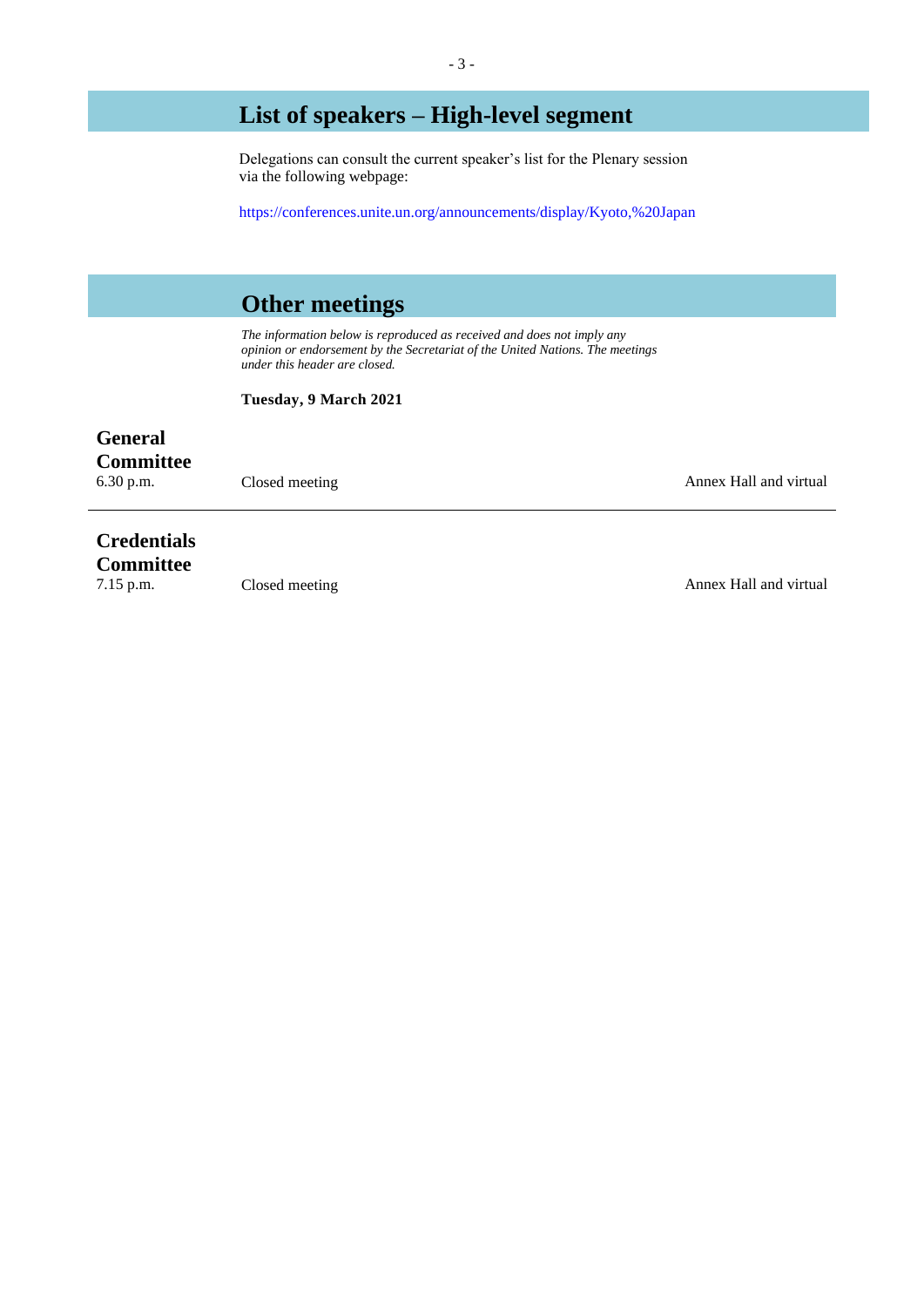|                       | <b>Other activities</b>                                                                                                                                                  |                        |
|-----------------------|--------------------------------------------------------------------------------------------------------------------------------------------------------------------------|------------------------|
|                       | The information below is reproduced as received and does not imply any opinion or<br>endorsement by the Secretariat of the United Nations.                               |                        |
|                       | Tuesday, 9 March 2021                                                                                                                                                    |                        |
| <b>Special Events</b> | Please visit the following website for more information on Special<br>Events:<br>https://www.unodc.org/unodc/en/crimecongress/special_events.html                        | Via Online<br>Platform |
|                       | Please note that all special events will take place without an in-person<br>audience.                                                                                    |                        |
| Ancillary<br>Meetings | Please visit the following website for more information and the programme<br>of ancillary meetings:<br>http://www.un-congress.org/                                       | Via Online<br>Platform |
|                       | Please note that all ancillary meetings will take place without an in-<br>person audience.                                                                               |                        |
| <b>Exhibitions</b>    | Please visit the following website for more information and the programme<br>of exhibitions:<br>http://www.moj.go.jp/KYOTOCONGRESS2020/en/programme/exhibition<br>s.html | Via Online<br>Platform |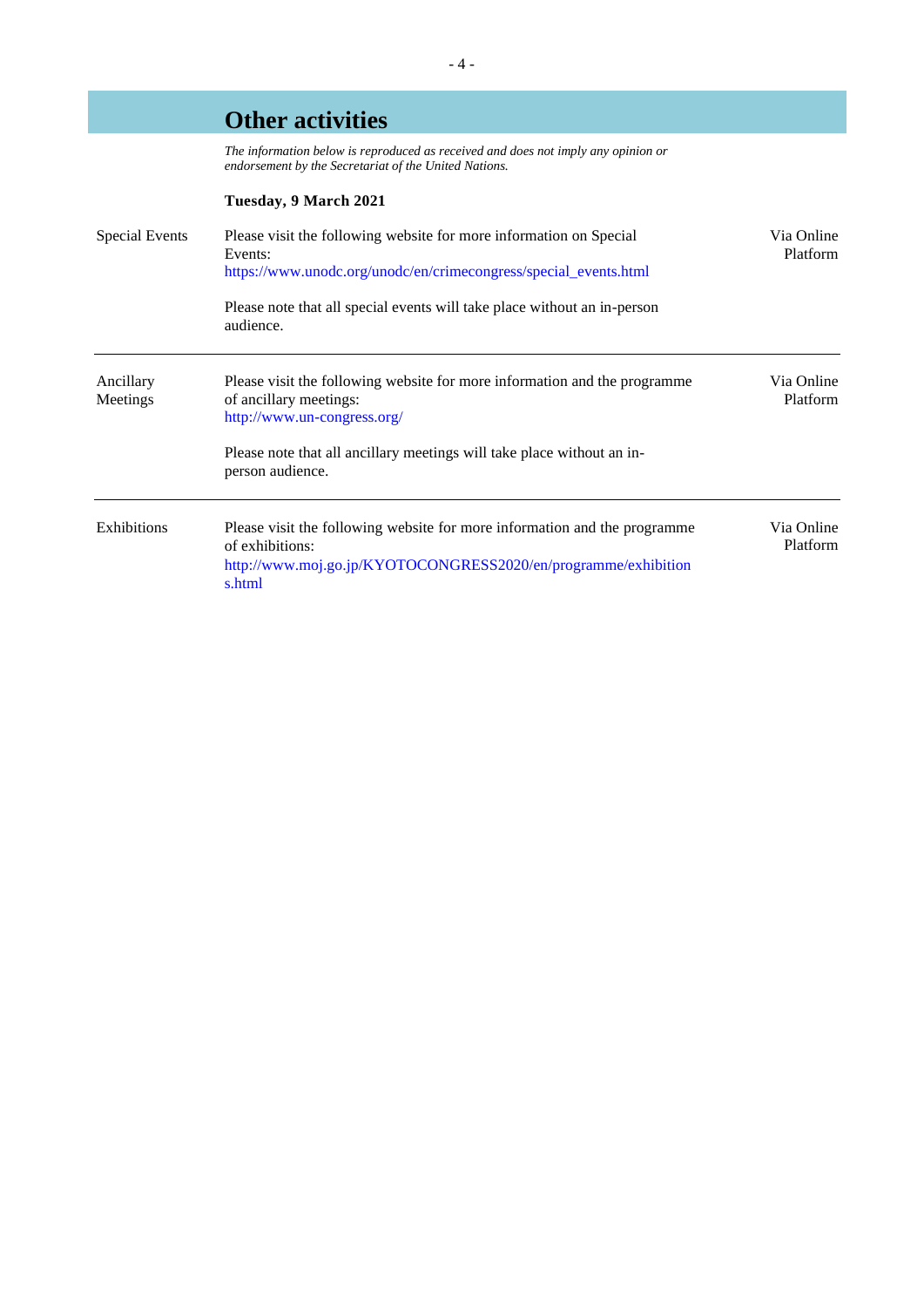# **Forthcoming meetings**

### **Wednesday, 10 March 2021**

## **Plenary**

| 9–11 a.m.          | <b>Tenth Meeting</b>                                                                                                                                                                                                                                                                                                                                                                                                | Plenary Hall and via<br><b>Online Platform</b> |
|--------------------|---------------------------------------------------------------------------------------------------------------------------------------------------------------------------------------------------------------------------------------------------------------------------------------------------------------------------------------------------------------------------------------------------------------------|------------------------------------------------|
|                    | Integrated approaches to challenges facing the criminal<br>justice system [item 4]                                                                                                                                                                                                                                                                                                                                  |                                                |
|                    | <b>A/CONF.234/5</b>                                                                                                                                                                                                                                                                                                                                                                                                 |                                                |
|                    | A/CONF.234/15                                                                                                                                                                                                                                                                                                                                                                                                       |                                                |
|                    | A/CONF.234/PM.1                                                                                                                                                                                                                                                                                                                                                                                                     |                                                |
|                    | A/CONF.234/CRP.1                                                                                                                                                                                                                                                                                                                                                                                                    |                                                |
|                    | A/CONF.234/CRP.3                                                                                                                                                                                                                                                                                                                                                                                                    |                                                |
|                    | A/CONF.234/CRP.5                                                                                                                                                                                                                                                                                                                                                                                                    |                                                |
|                    | A/CONF.234/CRP.10                                                                                                                                                                                                                                                                                                                                                                                                   |                                                |
|                    | A/CONF.234/NGO.3                                                                                                                                                                                                                                                                                                                                                                                                    |                                                |
| $1 - 3$ p.m.       | <b>Eleventh Meeting</b>                                                                                                                                                                                                                                                                                                                                                                                             |                                                |
|                    | Integrated approaches to challenges facing the criminal<br>justice system [item 4] (continued)                                                                                                                                                                                                                                                                                                                      |                                                |
| $4-6$ p.m.         | <b>Twelfth Meeting</b>                                                                                                                                                                                                                                                                                                                                                                                              |                                                |
|                    | Multidimensional approaches by Governments to<br>promoting the rule of law by, inter alia, providing access to<br>justice for all; building effective, accountable, impartial and<br>inclusive institutions; and considering social, educational<br>and other relevant measures, including fostering a culture<br>of lawfulness while respecting cultural identities, in line<br>with the Doha Declaration [item 5] |                                                |
|                    | <b>A/CONF.234/6</b>                                                                                                                                                                                                                                                                                                                                                                                                 |                                                |
|                    | A/CONF.234/12<br>A/CONF.234/13                                                                                                                                                                                                                                                                                                                                                                                      |                                                |
|                    | A/CONF.234/14-E/CN.15/2020/14                                                                                                                                                                                                                                                                                                                                                                                       |                                                |
|                    | A/CONF.234/15                                                                                                                                                                                                                                                                                                                                                                                                       |                                                |
|                    | A/CONF.234/PM.1                                                                                                                                                                                                                                                                                                                                                                                                     |                                                |
|                    | A/CONF.234/CRP.1                                                                                                                                                                                                                                                                                                                                                                                                    |                                                |
|                    | A/CONF.234/CRP.5                                                                                                                                                                                                                                                                                                                                                                                                    |                                                |
|                    | A/CONF.234/CRP.7                                                                                                                                                                                                                                                                                                                                                                                                    |                                                |
|                    | A/CONF.234/CRP.10                                                                                                                                                                                                                                                                                                                                                                                                   |                                                |
|                    | A/CONF.234/NGO.1                                                                                                                                                                                                                                                                                                                                                                                                    |                                                |
|                    | A/CONF.234/NGO.5                                                                                                                                                                                                                                                                                                                                                                                                    |                                                |
| <b>Committee I</b> |                                                                                                                                                                                                                                                                                                                                                                                                                     |                                                |
| $9 - 11$ a.m.      | <b>Sixth Meeting</b>                                                                                                                                                                                                                                                                                                                                                                                                | Annex Hall and via<br><b>Online Platform</b>   |
|                    | Workshop 3 "Education and youth engagement as key to<br>making societies resilient to crime" [item 5] (continued)                                                                                                                                                                                                                                                                                                   |                                                |
|                    | A/CONF.234/10                                                                                                                                                                                                                                                                                                                                                                                                       |                                                |

[A/CONF.234/15](http://undocs.org/A/CONF.234/15) [A/CONF.234/PM.1](http://undocs.org/A/CONF.234/PM.1) [A/CONF.234/PM.1/1](http://undocs.org/A/CONF.234/PM.1/1)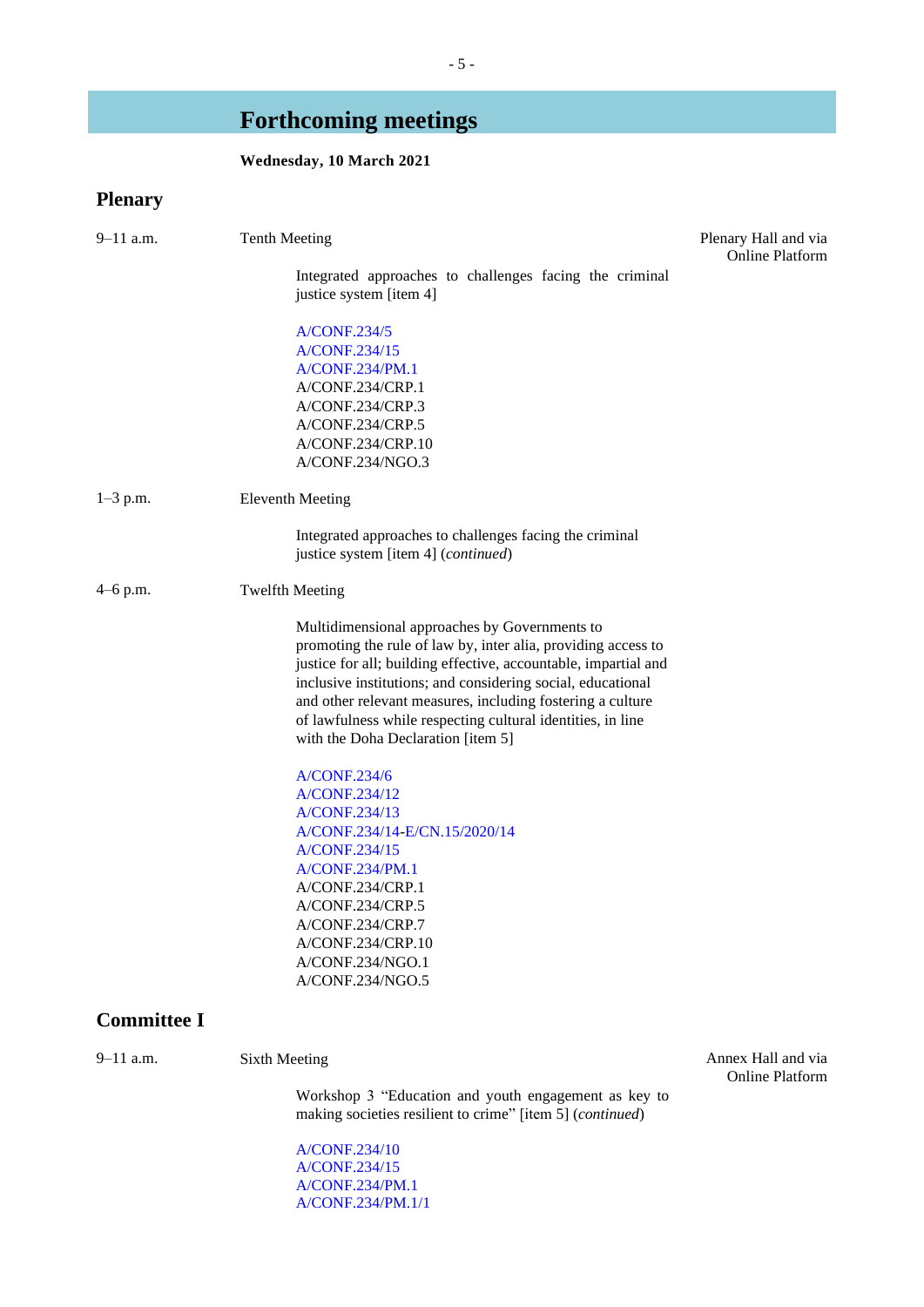[A/CONF.234/PM.2/1](http://undocs.org/A/CONF.234/PM.2/1) [A/CONF.234/PM.3/1](http://undocs.org/A/CONF.234/PM.3/1) [A/CONF.234/PM.4/1](http://undocs.org/A/CONF.234/PM.4/1) [A/CONF.234/PM.5/1](http://undocs.org/A/CONF.234/PM.5/1) A/CONF.234/CRP.1 A/CONF.234/CRP.5 A/CONF.234/CRP.7 A/CONF.234/CRP.10 A/CONF.234/NGO.1 A/CONF.234/NGO.5

### **Committee II**

1–3 p.m. Fourth Meeting Annex Hall and via Online Platform

> Workshop 4 "Current crime trends, recent developments and emerging solutions, in particular new technologies as means for and tools against crime" [item 6]

[A/CONF.234/11](http://undocs.org/A/CONF.234/11) [A/CONF.234/15](http://undocs.org/A/CONF.234/15) [A/CONF.234/PM.1](http://undocs.org/A/CONF.234/PM.1) [A/CONF.234/PM.1/1](http://undocs.org/A/CONF.234/PM.1/1) [A/CONF.234/PM.2/1](http://undocs.org/A/CONF.234/PM.2/1) [A/CONF.234/PM.3/1](http://undocs.org/A/CONF.234/PM.3/1) [A/CONF.234/PM.4/1](http://undocs.org/A/CONF.234/PM.4/1) [A/CONF.234/PM.5/1](http://undocs.org/A/CONF.234/PM.5/1) A/CONF.234/CRP.1 A/CONF.234/CRP.4 A/CONF.234/CRP.5 A/CONF.234/CRP.6 A/CONF.234/CRP.8 A/CONF.234/CRP.10 A/CONF.234/NGO.1 A/CONF.234/NGO.4

4–6 p.m. Fifth Meeting

Workshop 4 "Current crime trends, recent developments and emerging solutions, in particular new technologies as means for and tools against crime" [item 6] (*continued*)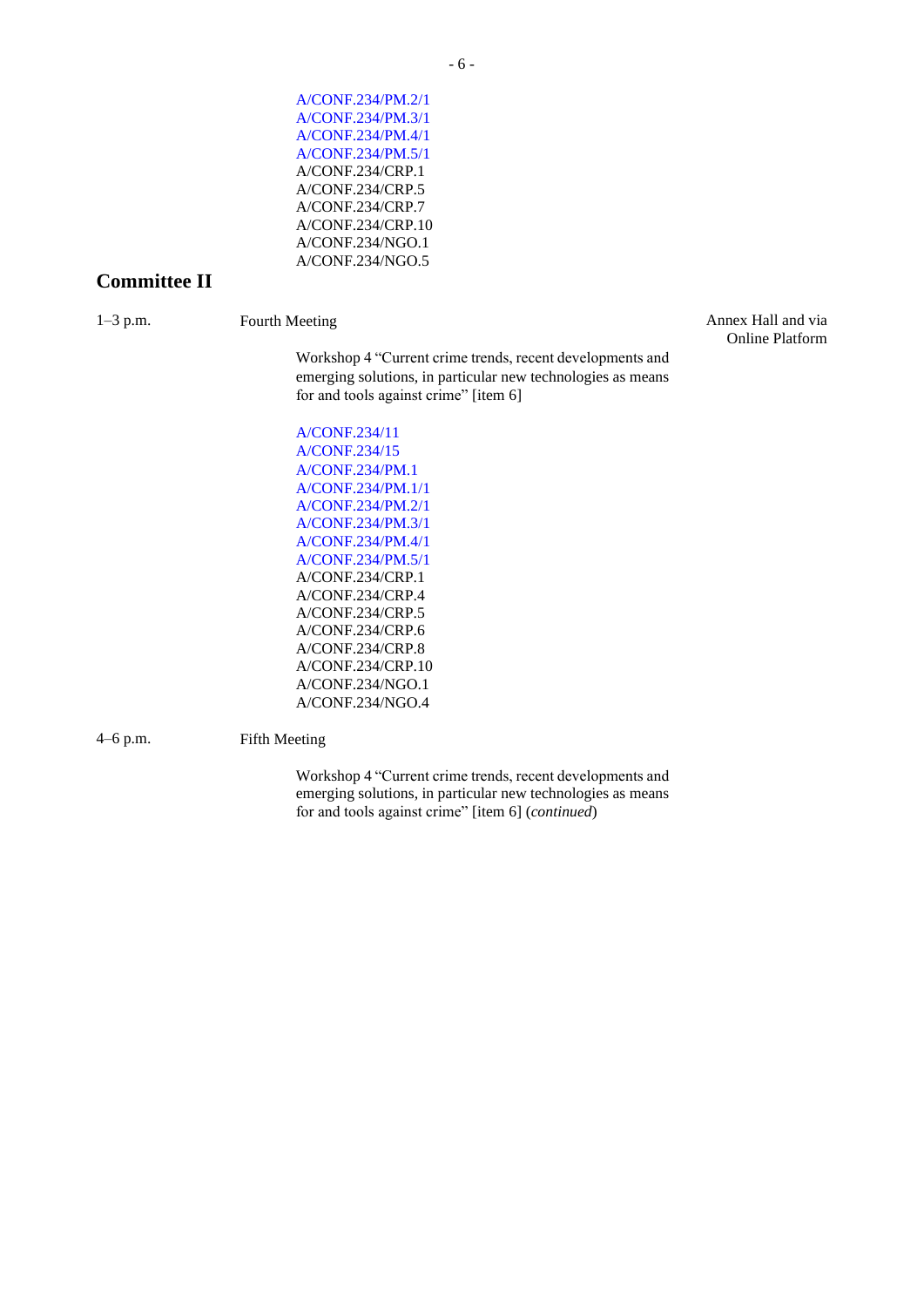### **Summary of official meetings**

| <b>Plenary</b> | Monday, 8 March 2021                                                                                                                                                                                                                                                                                                                                                                                                                                                                                                                                                                                                                                                                                                                                                                                                                                                                                                                                                                                                                                                                                                                                                                                                                                                                                                                                                                                                                                                                                                                                                                                                                                                                                                                                                                                                                                                                                                                                                                                                                                                                                                                                                                                                                                                                                                 |
|----------------|----------------------------------------------------------------------------------------------------------------------------------------------------------------------------------------------------------------------------------------------------------------------------------------------------------------------------------------------------------------------------------------------------------------------------------------------------------------------------------------------------------------------------------------------------------------------------------------------------------------------------------------------------------------------------------------------------------------------------------------------------------------------------------------------------------------------------------------------------------------------------------------------------------------------------------------------------------------------------------------------------------------------------------------------------------------------------------------------------------------------------------------------------------------------------------------------------------------------------------------------------------------------------------------------------------------------------------------------------------------------------------------------------------------------------------------------------------------------------------------------------------------------------------------------------------------------------------------------------------------------------------------------------------------------------------------------------------------------------------------------------------------------------------------------------------------------------------------------------------------------------------------------------------------------------------------------------------------------------------------------------------------------------------------------------------------------------------------------------------------------------------------------------------------------------------------------------------------------------------------------------------------------------------------------------------------------|
| Fourth meeting | High-level segment (continued)                                                                                                                                                                                                                                                                                                                                                                                                                                                                                                                                                                                                                                                                                                                                                                                                                                                                                                                                                                                                                                                                                                                                                                                                                                                                                                                                                                                                                                                                                                                                                                                                                                                                                                                                                                                                                                                                                                                                                                                                                                                                                                                                                                                                                                                                                       |
|                | The meeting was chaired by His Excellency Santiago Pardo, Ambassador Extraordinary and<br>Plenipotentiary of the Republic of Colombia to Japan.                                                                                                                                                                                                                                                                                                                                                                                                                                                                                                                                                                                                                                                                                                                                                                                                                                                                                                                                                                                                                                                                                                                                                                                                                                                                                                                                                                                                                                                                                                                                                                                                                                                                                                                                                                                                                                                                                                                                                                                                                                                                                                                                                                      |
|                | Statements were made by His Excellency Vincent Van Quickenborne, Deputy Prime Minister<br>and Minister of Justice and the North Sea of Belgium; His Excellency Ravi Shankar Prasad,<br>Minister of Law and Justice of India; His Excellency Peter Dutton, Minister for Home Affairs<br>of Australia; His Excellency Sveinung Rotevatn, Minister of Climate and Environment of<br>Norway; Her Excellency Alma Zadic, Minister of Justice of Austria; His Excellency Ronald<br>Lamola, Minister of Justice and Correctional Services of South Africa; His Excellency Beom<br>Kye Park, Minister of Justice of Republic of Korea; His Excellency Belkacem Zeghmati,<br>Minister of Justice of Algeria; His Excellency Stelian Cristian Ion, Minister of Justice of<br>Romania; Her Excellency Josephine Teo, Minister for Manpower/Second Minister for Home<br>Affairs of Singapore; His Excellency Vladimir Kolokoltsev, Minister of Internal Affairs of the<br>Russian Federation; His Excellency Selmo Cikotic, Minister of Security of Bosnia and<br>Herzegovina; His Excellency Robert Gelli, Secretary of State for Justice of Monaco;<br>Her Excellency Helen McEntee, Minister for Justice of Ireland; Her Excellency Marta Cartabia,<br>Minister of Justice of Italy; Her Excellency Elvia Barrios Alvarado, President of the Supreme<br>Court of Justice of Peru; His Excellency Josep Maria Rossell, Minister of Justice and Interior<br>of Andorra; His Excellency Xaysy Santyvong, Minister of Justice of Lao People's Democratic<br>Republic; His Excellency Jesús Vásquez Martínez, Minister of the Interior and Police of the<br>Dominican Republic; Jorge Abbott (m), General Prosecutor, Public Ministry of Chile;<br>His Excellency André Mendonça, Minister of Justice and Public Security of Brazil;<br>His Excellency Ivan Malenica, Minister of Justice and Public Administration of Croatia;<br>Her Excellency Marie-Claude Najm, Minister of Justice of Lebanon; His Excellency Nikola<br>Selakovic, Minister of Foreign Affairs of Serbia; Her Excellency Marie Benešová, Minister of<br>Justice of Czech Republic; Her Excellency Claudia Blum De Barberi, Minister of Foreign<br>Affairs of Colombia; His Excellency Péter Szijjártó, Minister for Foreign Affairs and Trade of<br>Hungary. |
| Fifth meeting  | High-level segment (continued)                                                                                                                                                                                                                                                                                                                                                                                                                                                                                                                                                                                                                                                                                                                                                                                                                                                                                                                                                                                                                                                                                                                                                                                                                                                                                                                                                                                                                                                                                                                                                                                                                                                                                                                                                                                                                                                                                                                                                                                                                                                                                                                                                                                                                                                                                       |
|                | The meeting was chaired by Francisco Jose Rabena Barrachina, Deputy Head of the Embassy<br>of the Kingdom of Spain in Japan.                                                                                                                                                                                                                                                                                                                                                                                                                                                                                                                                                                                                                                                                                                                                                                                                                                                                                                                                                                                                                                                                                                                                                                                                                                                                                                                                                                                                                                                                                                                                                                                                                                                                                                                                                                                                                                                                                                                                                                                                                                                                                                                                                                                         |
|                | Statements were made by His Excellency Ferdinand Grapperhaus, Minister of Justice and<br>Security of the Netherlands; His Excellency Nasr Khamis Al-Sawaai, Attorney General of<br>Oman; Her Excellency Maris Lauri, Minister of Justice of Estonia; His Excellency Mohamed<br>A.A. Lamlom, Minister of Justice of Libya; His Excellency Mohammad Jafar Montazeri,<br>Prosecutor-General of Iran (Islamic Republic of); His Excellency Badr Abdo Ahmed<br>Al-Aredha, Minister of Justice of Yemen; His Excellency Hamada Elsawy, Prosecutor General                                                                                                                                                                                                                                                                                                                                                                                                                                                                                                                                                                                                                                                                                                                                                                                                                                                                                                                                                                                                                                                                                                                                                                                                                                                                                                                                                                                                                                                                                                                                                                                                                                                                                                                                                                  |

of Egypt; His Excellency Ivan Manolo Lima Magne, Minister of Justice and Institutional Transparency of Bolivia (Plurinational State of); His Excellency Ziyambi, Minister of Justice, Legal and Parliamentary Affairs of Zimbabwe; His Excellency Byron Camilleri, Minister for Home Affairs, National Security and Law Enforcement of Malta; His Excellency Lyonpo Sherub Gyeltshen, Minister for Home and Cultural Affairs of Bhutan; Her Excellency Fiorella Salazar Rojas, Minister of Justice and Peace of Costa Rica; Her Excellency Francisca Van Dunem, Minister of Justice of Portugal; His Excellency Ephraim Kamuntu, Minister of Justice & Constitutional Affairs of Uganda; Her Excellency Alexandra Hill Tinoco, Minister of Foreign Affairs of El Salvador; His Excellency Kessai Note, Minister of Justice, Immigration, and Labor of Marshall Islands; Her Excellency Yvonne Dausab, Minister of Justice of Namibia; Batyr Atdaev (m), Prosecutor-General of Turkmenistan; His Excellency Juan Carlos Ojeda Viglione, Ambassador and Permanent Representative to the United Nations in Vienna of Uruguay;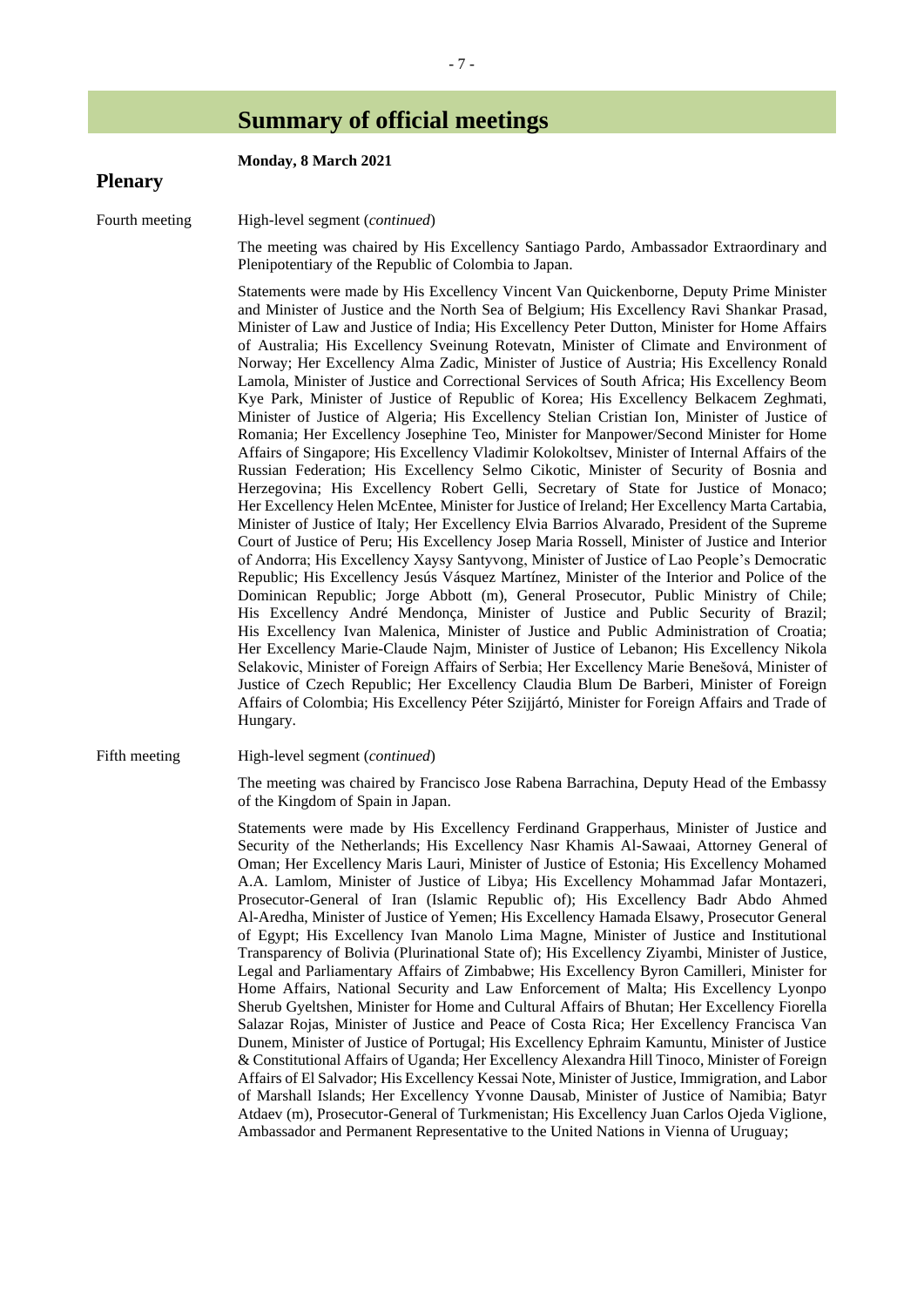The meeting was chaired by His Excellency Alessandro Cortese, Permanent Representative of Italy to the United Nations in Vienna.

Statements were made by Hiroyuki Tsuji (m), Vice-Minister of Justice of Japan; Her Excellency Hasna Ben Slimane, Acting Minister of Justice of Tunisia; Bader Almasaad (m), Counselor, Attorney General of Kuwait; Michal Novotný (m), State Secretary, Ministry of Justice of Slovakia; Hj. Abdul Halim Bin Hj. Abdul Rahman (m), Deputy Secretary General (Security), Ministry of Home Affairs of Malaysia; His Excellency Geophrey Mizengo Pinda, Deputy Minister for Constitutional and Legal Affairs of United Republic of Tanzania; Bernardo Stadelmann (m), Deputy Director of the Federal Office of Justice, Federal Department of Justice and Police of Switzerland; Margaretha Sudhof (f), State Secretary, Federal Ministry of Justice and Consumer protection of Germany; Bruce S. Concepcion (m), Special Envoy on Transnational Crime, Office of the President of Philippines; Kouakou Afognon Sedaminou (m), Chargé d'Affaires a.i. of Togo in Japan Ministry of Foreign Affairs, Regional Integration and Togolese Abroad of Togo; His Excellency Mr. Pascal Batjobo, Ambassador of Burkina Faso to Japan of Burkina Faso; Reyneck Matemba (m), Solicitor General and Secretary for Justice of Malawi; Her Excellency Dominika Krois, Ambassador and Permanent Representative to the United Nations in Vienna of Poland; His Excellency Hoai Trung LE, Deputy Minister of Foreign Affairs of Viet Nam; Martha Delgado (f), Vice minister for Multilateral Affairs and Human Rights, Ministry of Foreign Affairs of Mexico; Svetlana Artikova (f), Deputy Prosecutor General of Uzbekistan; Her Excellency Lina Annab, Ambassador Extraordinary and Plenipotentiary, Embassy of Hashemite Kingdom Jordan in Tokyo; Antonio Israel Ybarra, Director of International Relations of the Ministry of Justice of the Republic of Cuba (m); Archbishop Paul Richard Gallagher (m), Secretary for the Relation with States of Holy See; His Excellency Mohamad Shalaldeh, Minister of Justice of Palestine.

The representatives of Israel, the United States of America and Cuba made statements in exercise of the right of reply.

### **Committee I**

First Meeting<sup>2</sup> The Committee is chaired by His Excellency J. Antonio Marcondes de Carvalho, Permanent Representative of Brazil to the United Nations in Vienna.

> Adrien Vernimmen, First Secretary, Permanent Mission of the Belgium to the United Nations in Vienna, was elected Rapporteur.

> Workshop 1 "Evidence-based crime prevention: statistics, indicators and evaluation in support of successful practices" (item 3)

> Panel I on "Statistics" was moderated by Yemi Kale (m), President of the National Bureau of Statistics of Nigeria.

> An interactive discussion was held among the following panellists: Adrian Franco, Instituto Nacional de Estadistica y Geografia (INEGI) Mexico (m); Angela Me, United Nations Office on Drugs and Crime (UNODC) (f); Douglas Duran, UN-ILANUD (m); and Fiona Dowsley, Department of Justice and Community Safety, Victoria State, Australia (f).

Second Meeting<sup>3</sup> Workshop 1 "Evidence-based crime prevention: statistics, indicators and evaluation in support of successful practices" (*continued*)

> Panel II on "Research" was moderated by Angela Me (f), Chief of the Research and Trend Analysis Branch of UNODC.

> An interactive discussion was held among the following panellists: Salome Flores (f), INEGI-UNODC Center of Excellence, Mexico; Peter Reuter (m), University of Maryland, United States; and Quy-Toan Do (m), the World Bank.

<sup>2</sup> Held on 7 March, from 1.30 to 3.30 pm.

 $3$  Held on 7 March, from 4.30 to 6.30 pm.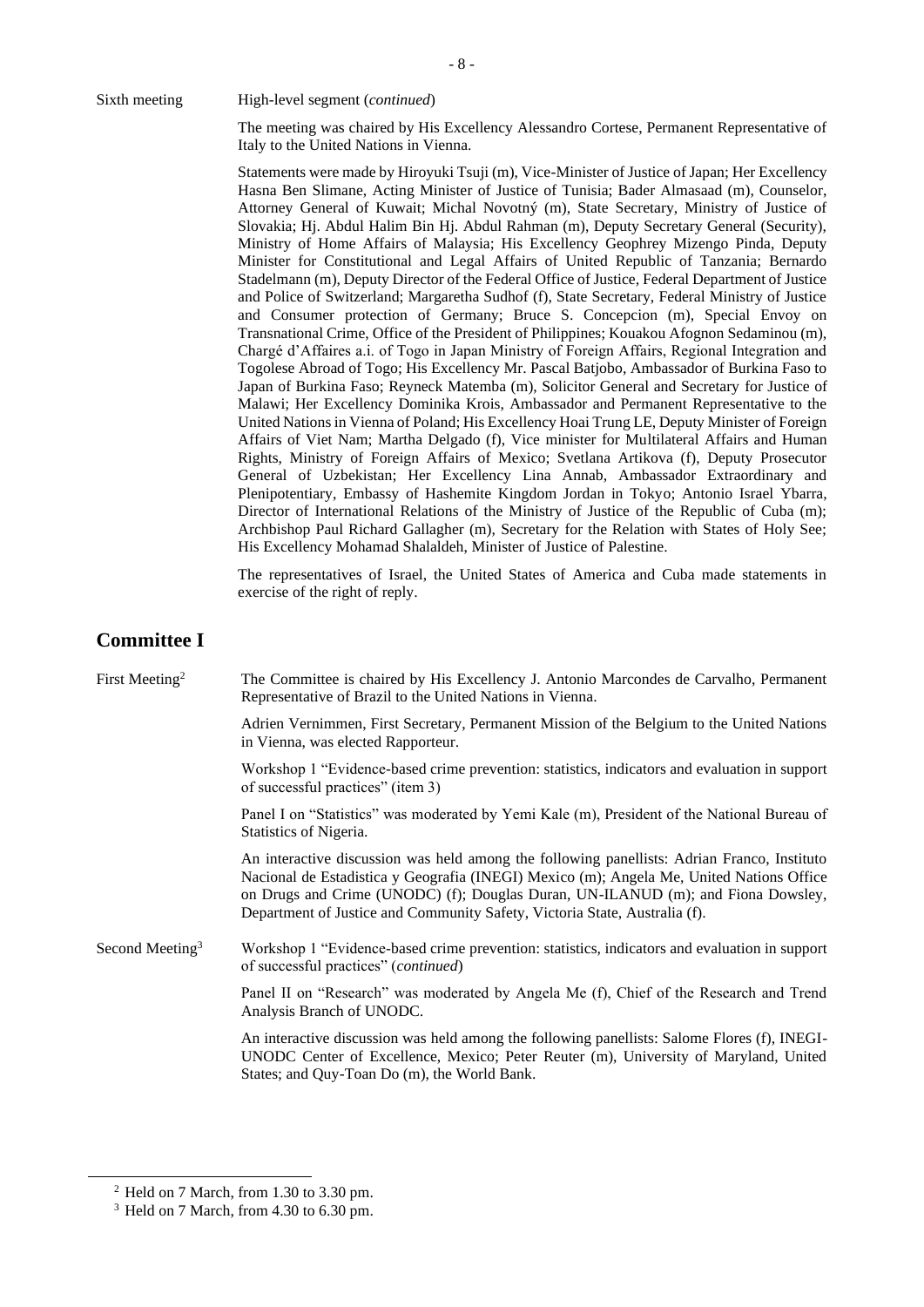Third Meeting Workshop 1 "Evidence-based crime prevention: statistics, indicators and evaluation in support of successful practices" (*continued*)

Panel III on "Evaluation"

Presentations were made by Adan Ruiz-Villalba, Vice-chair of the United Nations Evaluation Group (m); Christina Wright (f), Public Safety Canada; Cristian Crespo (m), Undersecretary of Crime Prevention Chile; Karin Svanberg (f), Swedish National Council for Crime Prevention; and John Mathiason (m), Cornell University.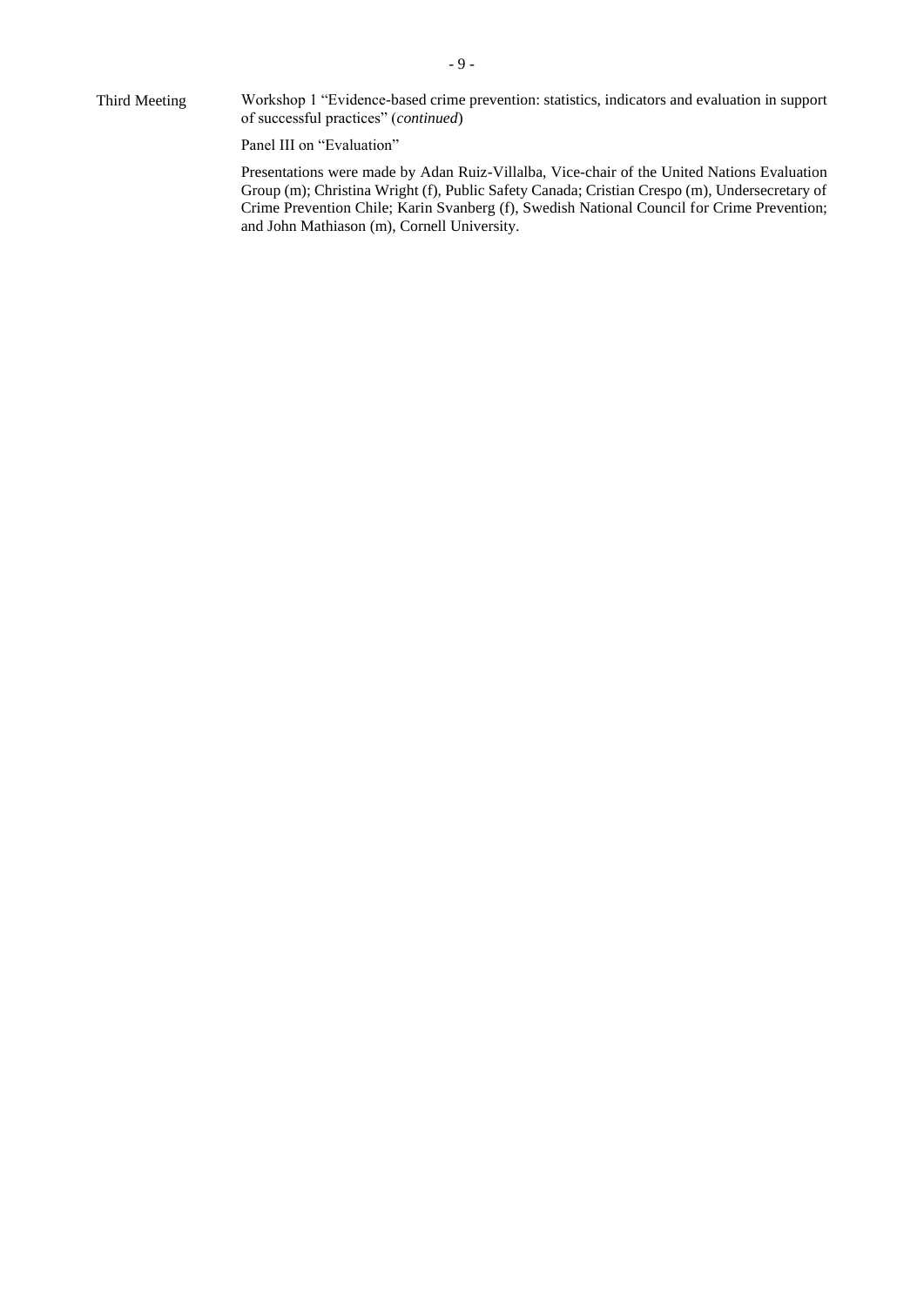### **General information**

Delegations are invited to refer to the Information for participants (document [A/CONF.234/INF/1/Rev.1\)](http://undocs.org/A/CONF.234/INF/1/Rev.1) and to the Information contained on the website of the Congress: [https://www.unodc.org/unodc/en/crimecongress/about.html.](https://www.unodc.org/unodc/en/crimecongress/about.html)

#### **Registration and credentials**

In accordance with rules 1-3 of the provisional rules of procedure for the Fourteenth Congress [\(A/CONF.234/2\)](http://undocs.org/A/Conf.234/2), the delegation of each State participating in the Congress should consist of a head of delegation and such other representatives, alternate representatives and advisers as may be required. The credentials (full name as per passport and title) of representatives, alternate representatives and advisers should be issued either by the Head of State or Government or by the Minister for Foreign Affairs. Member States that have not submitted their Credentials were urged to send an advance scanned copy of the credentials to the Secretariat as soon as possible by email [\(unodc-14congress-registration@un.org\)](mailto:unodc-14congress-registration@un.org) and submit the original hard copy of the credentials either to the Secretariat staff in the Kyoto International Conference Centre or send it to the Executive Secretary of the Fourteenth United Nations Congress on Crime Prevention and Criminal Justice (c/o Secretariat of the Congress, PO Box 500, Room D0676, 1400 Vienna).

All participants have to be registered in the UN registration platform (Indico). Information on registration is available on [https://www.unodc.org/unodc/en/](https://www.unodc.org/unodc/en/%0bcrimecongress/registration_2.html) [crimecongress/registration\\_2.html](https://www.unodc.org/unodc/en/%0bcrimecongress/registration_2.html)

#### **In-person participation**

In-person participants are strongly advised to regularly visit the website on COVID-19 related information for in-person participants [\(https://www.unodc.org/unodc/en/crimecongress/covid-19.html\)](https://www.unodc.org/unodc/en/crimecongress/covid-19.html).

Due to COVID-19 developments worldwide, the number of participants at the KICC is restricted and floating badges will be provided for access to the KICC. Only those participants may enter the KICC who have, for the same day/meeting, a floating badge for either the Plenary Hall or the Committees Hall. Floating badges will be available for collection in the New Hall, at the desk for pick-up of pre-printed badges (see below). The floating badges will be provided to the focal point (authorized by Note Verbale) identified for the respective delegation or the respective category of participants.

Delegations are strongly encouraged to abstain from exchanging floating badges during the individual meetings, but to rather make changes, if required, per meeting.

All special events and ancillary meetings will take place virtually – without in-person audience. Exceptions may apply for a very limited number of panellists reflected in the programme of such events, who are resident in Japan or able to travel from overseas as specified by the Host Country, who would then be given access to the KICC for the event only by an accreditation letter

All registered in-person participants will also automatically be registered as online observer and receive a personalized link to access the Congress event platform.

As part of the security arrangements, all in-person participants in the Congress will be required to present their registration confirmation together with their passports at the entrance before proceeding to the registration area of the Kyoto International Conference Centre (KICC), to collect their badges for the Congress.

By presenting their badges upon their first entry to the KICC, all in-person participants declare that they have been tested negative for COVID-19 (PCR or antigen test) not earlier than 72h before.

Badges must be worn visibly at all times at the Congress venue. All persons and their bags/luggage will be screened at the entrance to the Conference Centre.

Collection of pre-printed badges began on Tuesday, 2 March 2021, at 9 a.m., and the registration desk will remain open until 6 p.m. The desk will be open as follows:

9 to 11 March 2021: 8 a.m. to 5 p.m.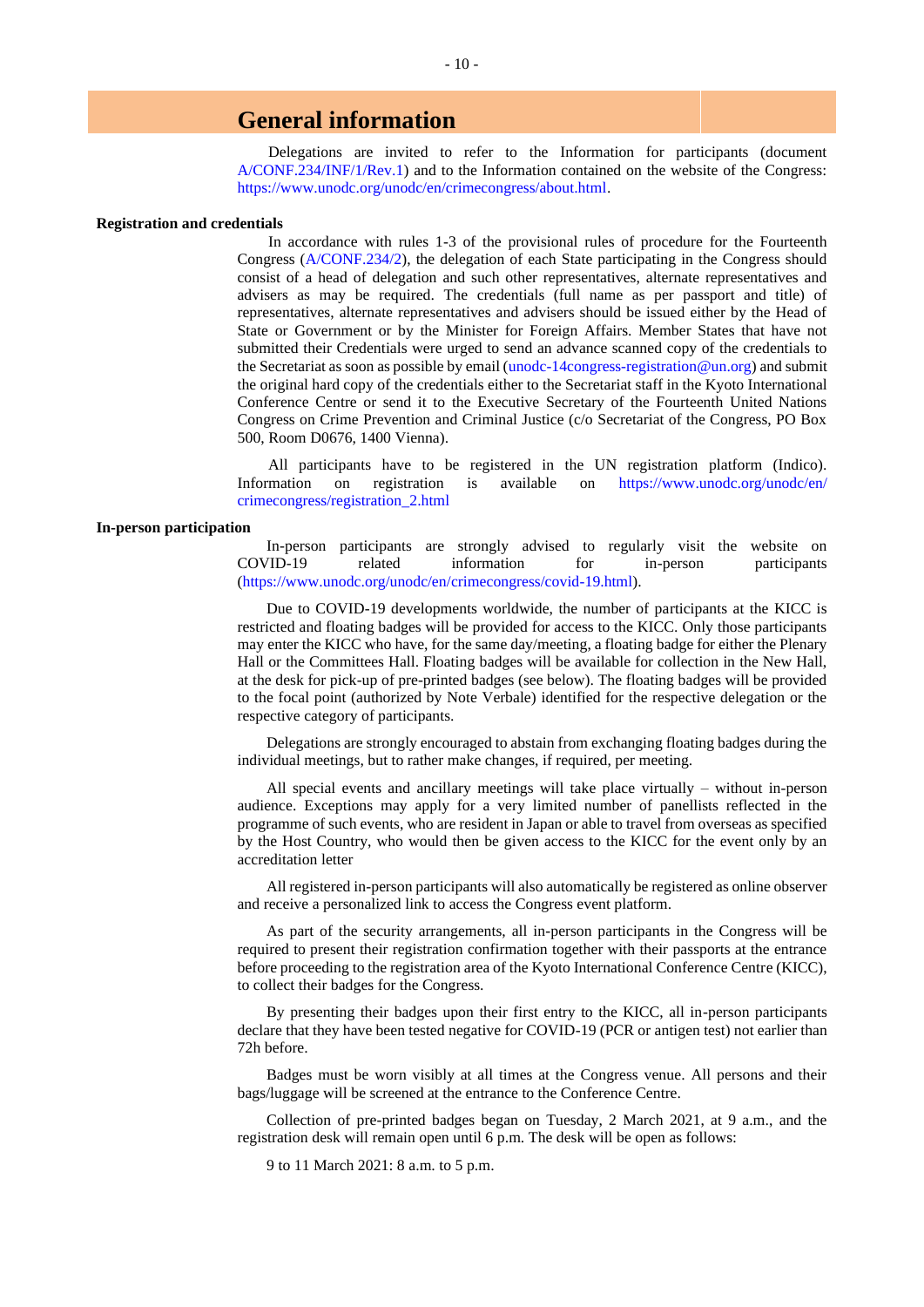Participants are encouraged to collect their badges as early as possible. Member States can arrange for batch pick-up with a note verbale designating the person who will pick up the badges. All other participants are expected to pick up their badges in person, presenting their passport or official photo identification and the official communication designating them as participants in the Congress.

#### **Online participation**

All registered participants to the Congress can join all meetings of the Congress on an online event platform as observers, and take the floor during special events and ancillary meetings without prior designation, by raising their hand. Observers can follow the formal meetings (Plenary sessions and Committees I and II) in all official languages, but will not be able to take the floor in those meetings.

Participants designated and registered as "Speakers" in Plenary and/or the Committees have the technical possibility to request for the floor and to address the meeting.

#### **Provisional list of speakers at the High-level segment**

The provisional list of speakers has been established by drawing of lots during an intersessional meeting of the Commission on Crime Prevention and Criminal Justice, held in Vienna on 17 February 2021. For further information, please contact Zsóka Williams (email: [zsoka.williams@un.org](mailto:zsoka.williams@un.org) copy [tounodc-14congress-registration@un.org\)](mailto:tounodc-14congress-registration@un.org).

Statements by Member States made during the high-level segment will be limited to one per State and of up to three minutes (approximately 300 words).

Pre-recorded video-statements and the text of the statement for the high-level segment (the same time limitations apply), had to be transmitted to the Secretariat [\(unov](mailto:unov-conference.statements@un.org)[conference.statements@un.org\)](mailto:unov-conference.statements@un.org) by 26 February 2021. In case of in-person or online participation via the conference platform delegates are requested to send the text of the statement in advance of delivery to the Secretariat [\(unov-conference.statements@un.org\)](mailto:unov-conference.statements@un.org).

All statements, delivered during the high-level segment, will be made available on the website of the Congress [\(https://www.unodc.org/unodc/en/crimecongress/statements-high](https://www.unodc.org/unodc/en/crimecongress/statements-high-level-segment.html)[level-segment.html\)](https://www.unodc.org/unodc/en/crimecongress/statements-high-level-segment.html), unless the Secretariat is informed otherwise by the Member State (delegation) in question.

#### **Speakers at regular Plenary segment and speakers in Committees**

Speakers may register in advance for speaking slots in **plenary meetings of the regular segment** by forwarding to the Secretariat [\(unodc-14congress-registration@un.org\)](mailto:unodc-14congress-registration@un.org) the name and title of their speaker and country or organization and indicating the agenda item under which they wish to address the Congress.

As there is no advance registration for **Committee I and Committee II**, speakers are kindly asked to indicate their intention to take the floor during the meetings of the Committees.

Statements by non-governmental organizations are coordinated by the Alliance of NGOs on Crime Prevention and Criminal Justice. (email: [info@crimealliance.org\)](mailto:info@crimealliance.org)

Delegates are requested to send the text of the statement in advance of delivery to the Secretariat [\(unov-conference.statements@un.org\)](mailto:unov-conference.statements@un.org).

#### **Languages and documentation**

The six official languages of the Fourteenth Congress are Arabic, Chinese, English, French, Russian and Spanish. Statements made in a language of the Congress during the plenary meetings and the meetings of Committee I and Committee II will be interpreted into the other languages of the Congress.

Each seat in the Congress halls in which simultaneous interpretation is available will be provided with a portable receiving set and a headphone. Participants are requested not to remove these from the meeting rooms so that the equipment may be checked and, if necessary, batteries may be recharged before the next meeting takes place.

As part of the secretariat's efforts to reduce expenditure and limit environmental impact through the digitization of conference materials and publications, **pre-session** documents have been issued only electronically and are available on the Congress website [\(https://www.unodc.org/unodc/en/crimecongress/documents.html\)](https://www.unodc.org/unodc/en/crimecongress/documents.html). UNODC has prepared documents to facilitate consideration of each item of the provisional agenda of the Congress, as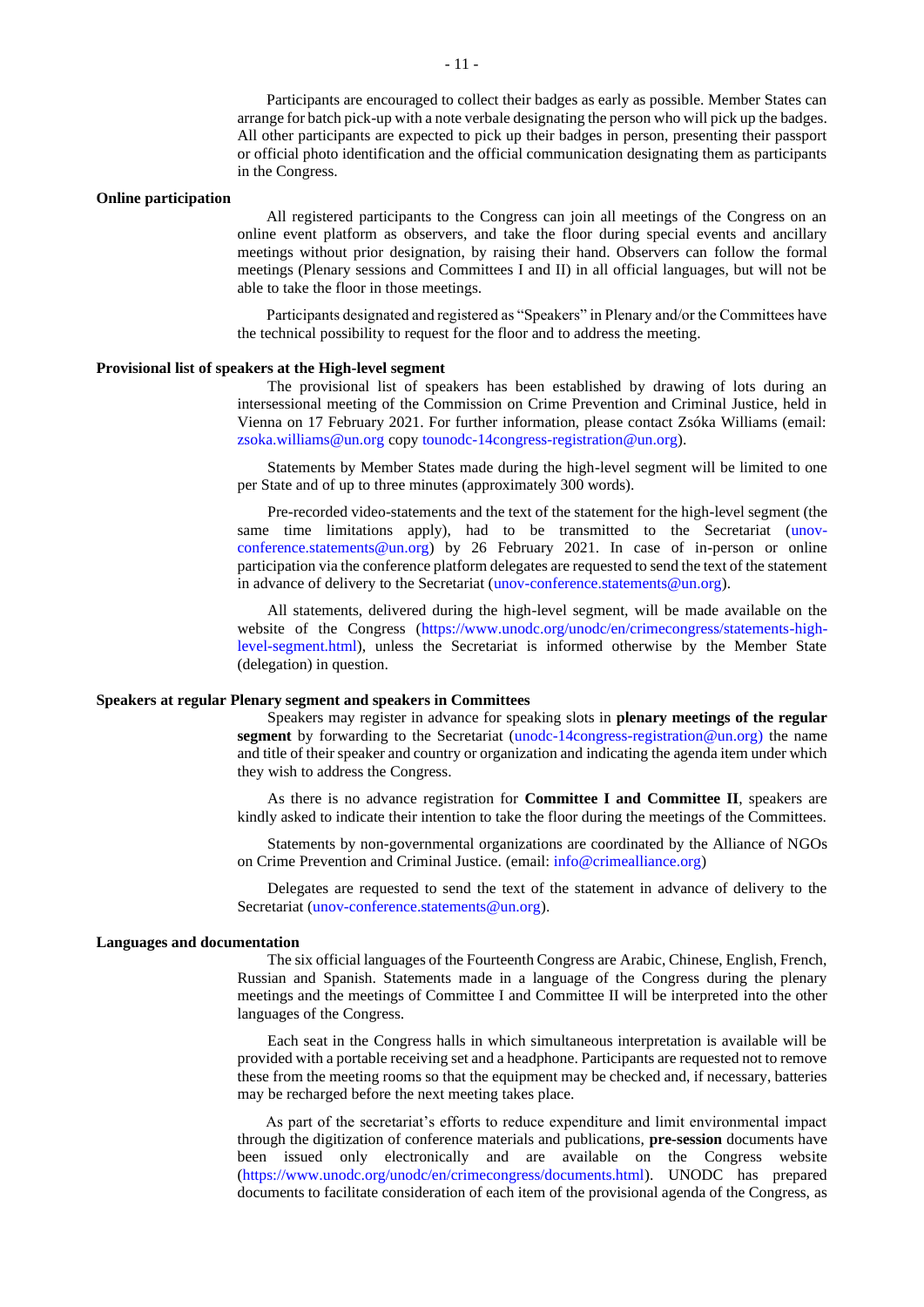well as background papers for the workshops. In addition, the Congress will have before it other documents, such as the discussion guide, the reports of the regional preparatory meetings and a working paper prepared by the Secretariat on Crime Prevention and Criminal Justice in face of the COVID-19 pandemic. In-person participants are kindly requested to bring their own copies of the pre-session documents to meetings.

In-session documents will also be posted on the website of the Congress. Each in-person delegation will additionally receive a single, complete set of the **in-session documents** in the language of its choice. The main documents distribution counter will be located near the entrance to the Plenary Hall. At that counter, each delegation will be assigned an individual pigeonhole in which all documents issued during the Congress will be placed.

National statements and/or position papers prepared by participating States will be available on the Congress website in the submission language: made available on the Congress website in the submission [https://www.unodc.org/unodc/en/crimecongress/statements.html.](https://www.unodc.org/unodc/en/crimecongress/statements.html)

#### **Information and media**

Regular United Nations media facilities will be available at the Fourteenth Congress, including a press centre and a press briefing room. Interpretation from and into English and Japanese will also be available for a press briefing on the opening day.

Media representatives wishing to cover the Fourteenth Congress must register on the UN registration platform INDICO by 24 February 2021. Information on registration is available on the Congress website: [https://www.unodc.org/unodc/en/crimecongress/registration\\_press](https://www.unodc.org/unodc/en/crimecongress/registration_press-media.html)[media.html.](https://www.unodc.org/unodc/en/crimecongress/registration_press-media.html)

Accredited media representatives will receive a special press pass allowing them access to the meetings, the ancillary meetings and the press working area. Press passes will be issued at the site of the Congress.

#### **Congress Online Platform**

Link to the platform[: https://inevent.com/en/UNODC/CrimeCongressUN/hotsite.php.](https://inevent.com/en/UNODC/CrimeCongressUN/hotsite.php)

Link to the HOW-TO GUIDES: [https://www.unodc.org/unodc/en/commissions/](https://www.unodc.org/unodc/en/commissions/%0bCCPCJ/how-to-guides-congress-platform.html) [CCPCJ/how-to-guides-congress-platform.html.](https://www.unodc.org/unodc/en/commissions/%0bCCPCJ/how-to-guides-congress-platform.html)

#### **Live Webcast**

The Plenary, Committee I and Committee II meetings will be webcast and can be accessed through the following website: [https://www.unodc.org/unodc/en/crimecongress/](https://www.unodc.org/unodc/en/crimecongress/%0bwebcast.html) [webcast.html.](https://www.unodc.org/unodc/en/crimecongress/%0bwebcast.html)

#### **Kyoto Congress National Executive Committee**

As the host of the Fourteenth Congress, the Government of Japan has appointed a Kyoto Congress National Executive Committee, chaired by the Vice-Minister of Justice and comprising representatives of the Ministry of Justice, the Ministry of Foreign Affairs and the National Police Agency.

#### **Facilities at the Congress site**

#### **Restaurants**

Restaurants and a cafeteria located in the main building are available for use by participants on a commercial basis. Please see the specific Guidelines for the use of the KICC catering facilities contained in the Annex to the COVID-19 Guidelines for in-person participants to the Fourteenth United Nations Congress on Crime Prevention and Criminal Justice [\(https://www.unodc.org/documents/commissions/Congress/covid-19\\_info/3\\_](https://www.unodc.org/documents/commissions/Congress/covid-19_info/3_%0bMarch_2021_CONGRESS_COVID-19_Guidelines_for_in-person_participants.pdf) [March\\_2021\\_CONGRESS\\_COVID-19\\_Guidelines\\_for\\_in-person\\_participants.pdf\)](https://www.unodc.org/documents/commissions/Congress/covid-19_info/3_%0bMarch_2021_CONGRESS_COVID-19_Guidelines_for_in-person_participants.pdf).

#### **Medical/First aid room**

First aid facilities are located in the main building.

If symptoms and circumstances such as fever, cough, loss of sense of smell or taste indicate that they may be considered a suspected COVID-19 case, participants are requested to contact the medical staff (nurses or paramedics) stationed in each conference room.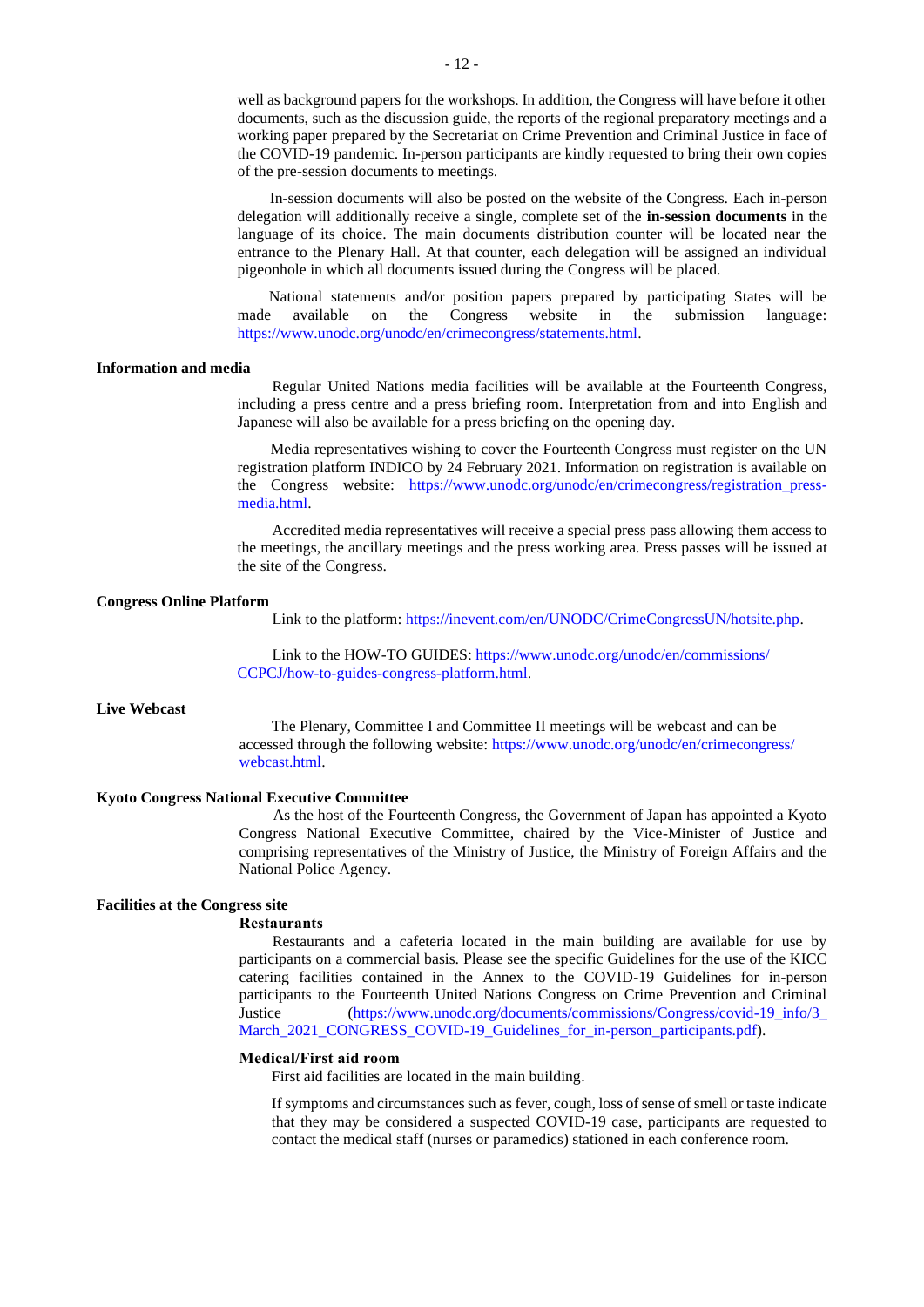- 13 -

#### **Bank**

An automatic teller machine (ATM) will be installed at the parking area adjacent to the New Hall.

### **Business centre**

A business centre located in the main building will be available for use by participants on a commercial basis.

#### **Information counter**

An information counter with local staff will be set up on the Congress site to assist delegates with enquiries.

#### **Meditation room**

A meditation room is available at the Congress site.